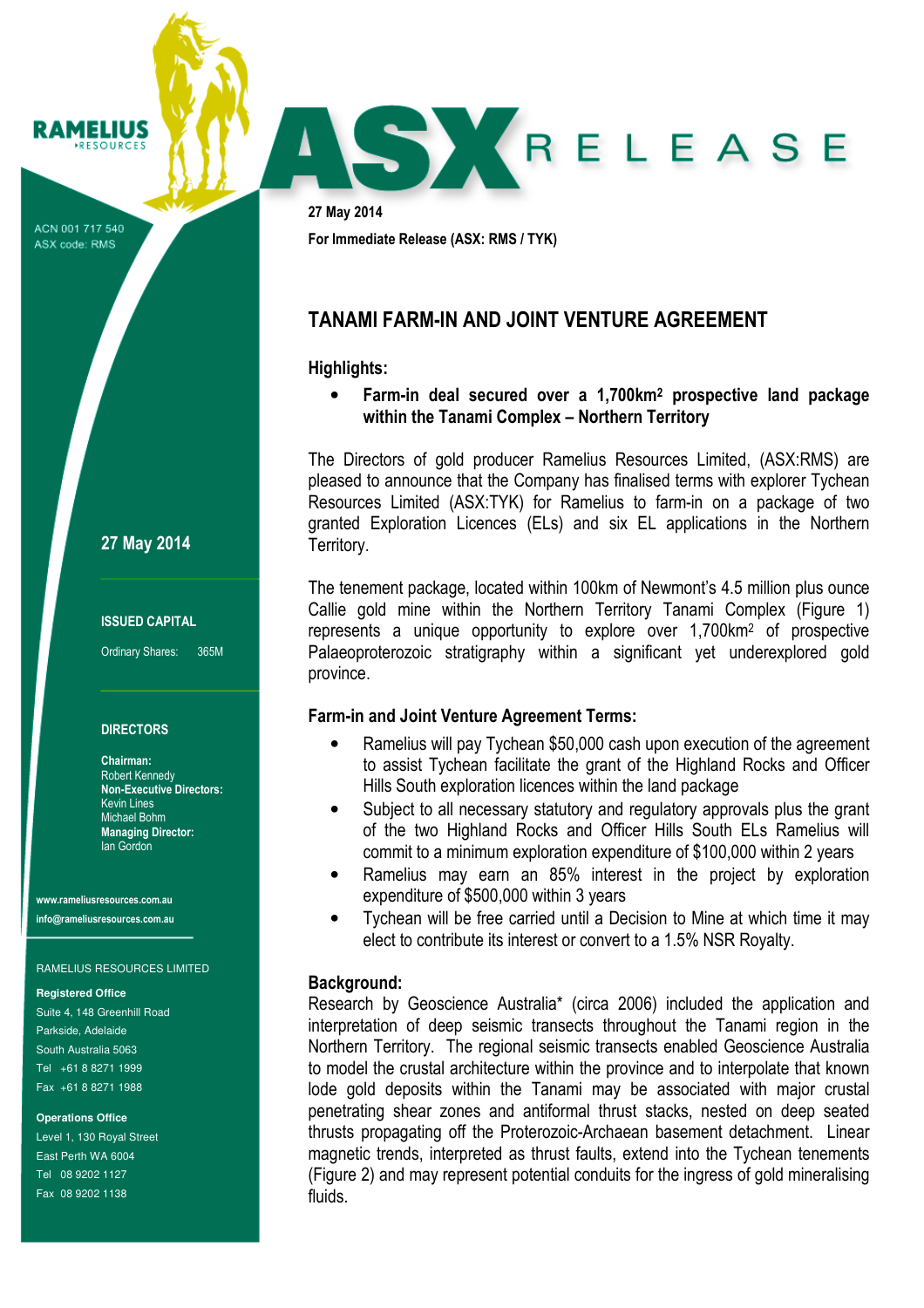Tychean's tenement package was originally applied for in 2010 to 2011. Ramelius will now advance exploration over the tenements within this under-explored and highly prospective gold province.

Over 80 line km of prospective structural trends are believed to exist within the Highland Rocks ELAs alone. These trends will be the focus of detailed regolith/outcrop mapping plus rock chip sampling along with shallow vacuum and surface soil sampling programmes over the next 12 months.

Results will be reported as they become available.

For further information contact: Ian Gordon Managing Director Ph: (08) 9202 1127



Figure 1: Tanami Farm-in project location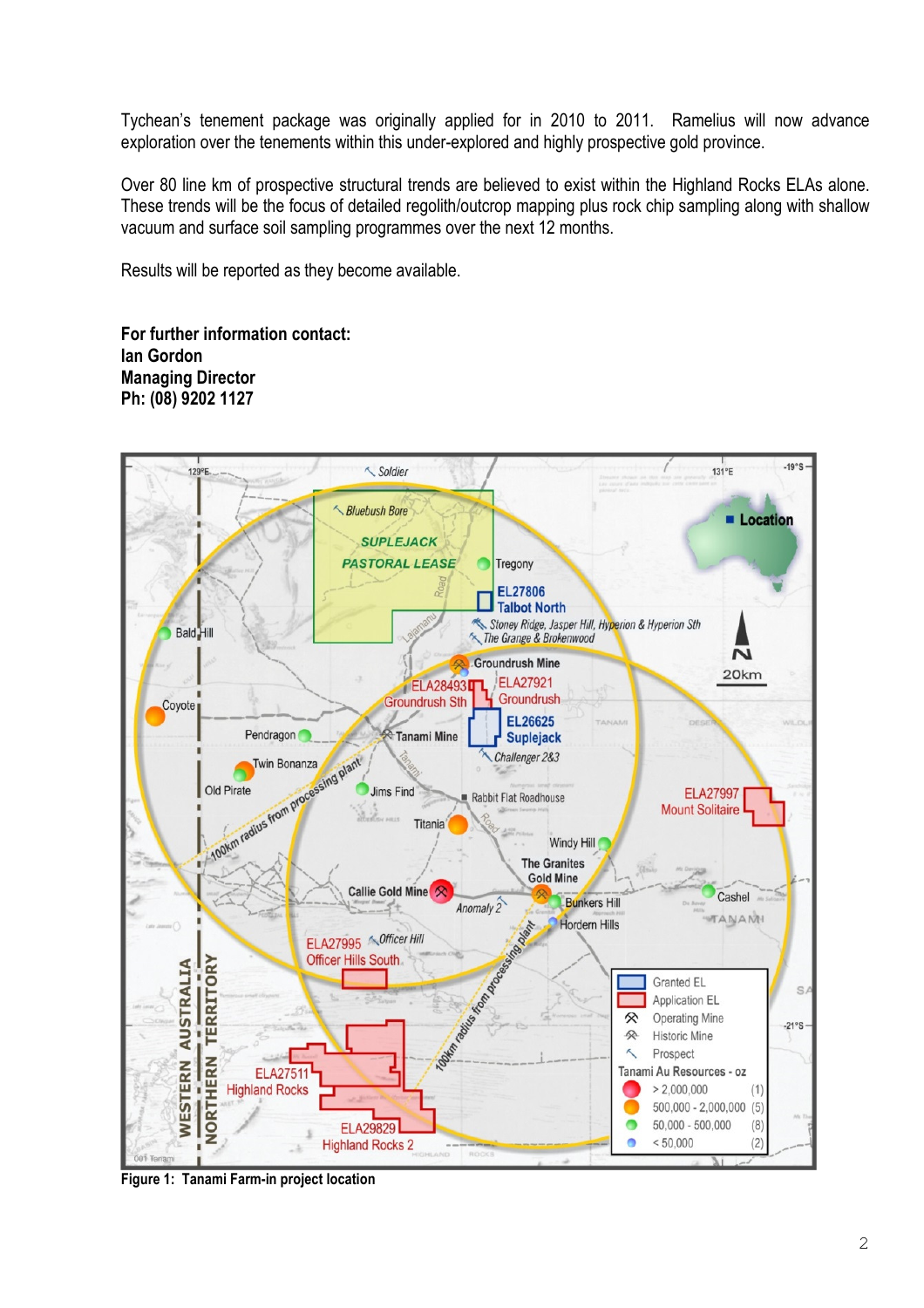

Figure 2: Tanami regional gravity image highlighting interpreted seismic sutures (red lines) passing through the Tanami farm-in tenements – image modified after Goleby et al (2007). Gold occurrences are highlighted by the yellow dots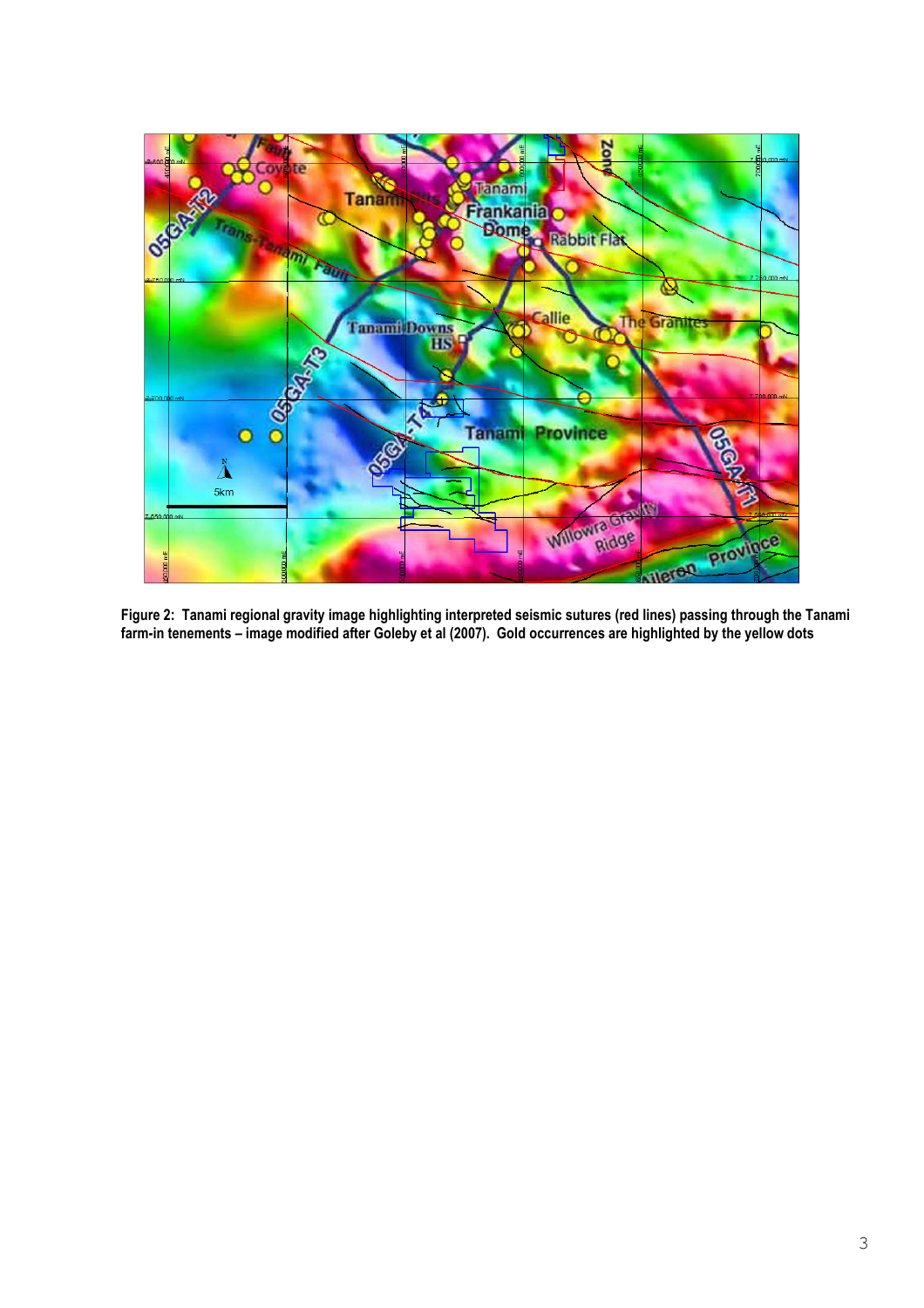| <b>Attachment 1: Tanami Farm-in tenement schedule</b> |  |  |  |
|-------------------------------------------------------|--|--|--|
|-------------------------------------------------------|--|--|--|

| <b>Tenement Id</b> | <b>Name</b>              | Area (Blocks) | <b>Grant Date</b> |
|--------------------|--------------------------|---------------|-------------------|
| EL27806            | <b>Talbot North</b>      | 12            | 14/7/2010         |
| EL26625            | Suplejack                | 26            | 24/5/2011         |
| ELA27921           | Groundrush               | 18            | Application       |
| ELA28493           | Groundrush Sth           | 2             | Application       |
| ELA27997           | <b>Mount Solitaire</b>   | 57            | Application       |
| ELA27995           | <b>Officer Hills Sth</b> | 40            | Application       |
| ELA27511           | <b>Highland Rocks</b>    | 151           | Application       |
| ELA29829           | <b>Highland Rocks 2</b>  | 250           | Application       |

\* Goleby, B., Lyons, P. and Huston, D. (2007) – New Model for Tanami Gold Mineralisation in AusGeo News, Issue No. 85 published by Geoscience Australia

The Information in this release that relates to Exploration Results is based on information compiled by Kevin Seymour.

Kevin Seymour is a Member of the Australasian Institute of Mining and Metallurgy and has sufficient experience which is relevant to the styles of mineralisation and type of deposits under consideration and to the activity he is undertaking to qualify as a Competent Person as defined in the 2012 Edition of the Australasian Code of Reporting of Exploration Results, Mineral Resources and Ore Reserves. Kevin Seymour is a full-time employee of Ramelius Resources Limited and consents to the inclusion in this report of the matters based on his information in the form and context in which it appears.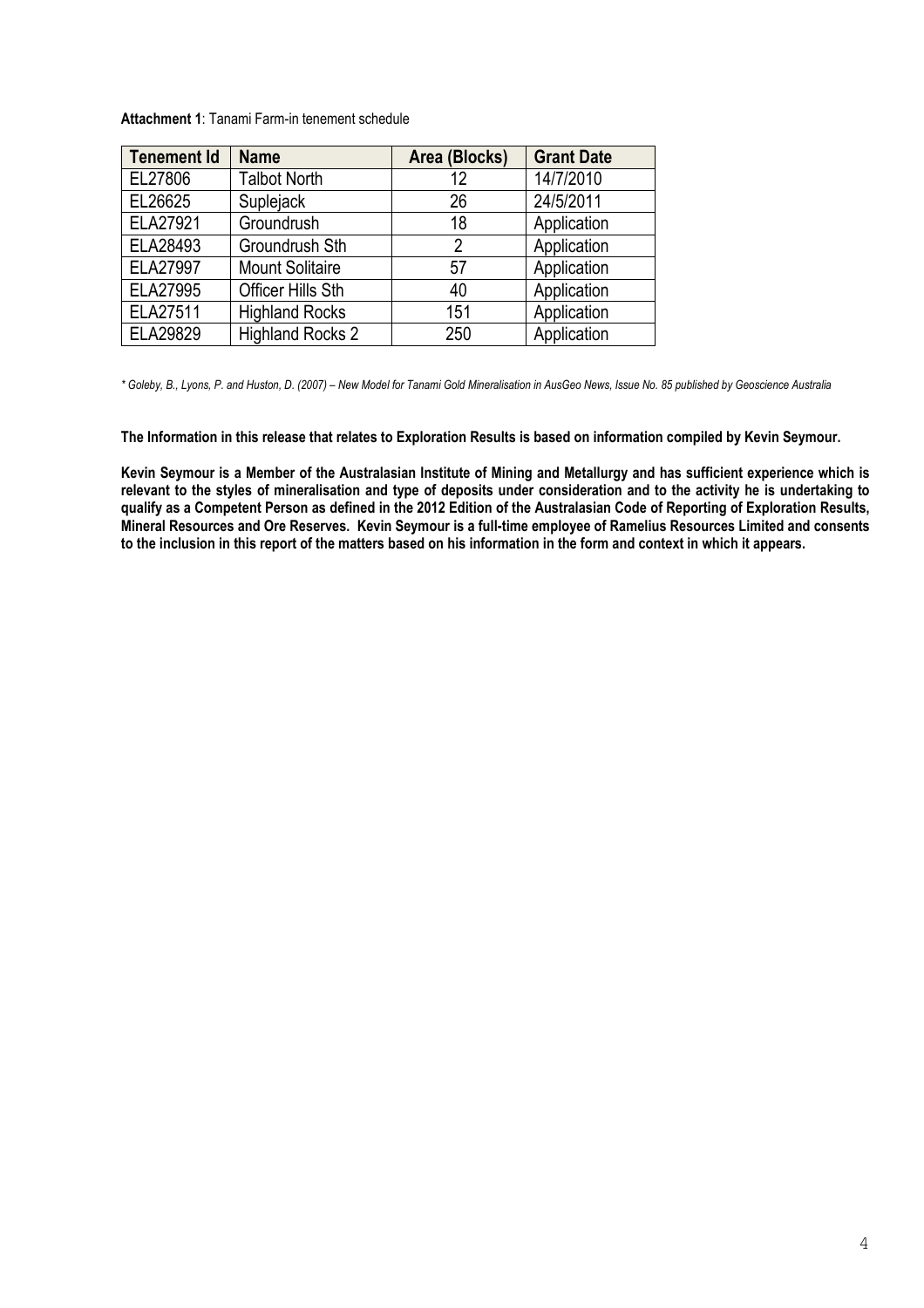# JORC Code, 2012 Edition –

# Table 1 Report for Tanami Farm-in and JV

## Section 1 Sampling Techniques and Data

(Criteria in this section apply to all succeeding sections.)

| <b>Criteria</b>                 | <b>JORC Code explanation</b>                                                                                                                                                                                                                                                                                                                                                                                                                                                                                                                                                                                                                                                                                                                                                                                                                                                                                                                                                                                                                                                                                                                                                 | <b>Commentary</b>                                            |
|---------------------------------|------------------------------------------------------------------------------------------------------------------------------------------------------------------------------------------------------------------------------------------------------------------------------------------------------------------------------------------------------------------------------------------------------------------------------------------------------------------------------------------------------------------------------------------------------------------------------------------------------------------------------------------------------------------------------------------------------------------------------------------------------------------------------------------------------------------------------------------------------------------------------------------------------------------------------------------------------------------------------------------------------------------------------------------------------------------------------------------------------------------------------------------------------------------------------|--------------------------------------------------------------|
| <b>Sampling</b><br>techniques   | Nature and quality of sampling (eg cut<br>$\bullet$<br>channels, random chips, or specific<br>specialised industry standard<br>measurement tools appropriate to the<br>minerals under investigation, such as<br>down hole gamma sondes, or<br>handheld XRF instruments, etc).<br>These examples should not be taken<br>as limiting the broad meaning of<br>sampling.<br>Include reference to measures taken<br>to ensure sample representivity and<br>the appropriate calibration of any<br>measurement tools or systems used.<br>Aspects of the determination of<br>$\bullet$<br>mineralisation that are Material to the<br>Public Report.<br>In cases where 'industry standard'<br>$\bullet$<br>work has been done this would be<br>relatively simple (eg 'reverse<br>circulation drilling was used to obtain<br>1 m samples from which 3 kg was<br>pulverised to produce a 30 g charge<br>for fire assay'). In other cases more<br>explanation may be required, such as<br>where there is coarse gold that has<br>inherent sampling problems. Unusual<br>commodities or mineralisation types<br>(eg submarine nodules) may warrant<br>disclosure of detailed information. | Not Applicable, as tenure still in application.<br>$\bullet$ |
| <b>Drilling</b><br>techniques   | Drill type (eg core, reverse circulation,<br>open-hole hammer, rotary air blast,<br>auger, Bangka, sonic, etc) and details<br>(eg core diameter, triple or standard<br>tube, depth of diamond tails, face-<br>sampling bit or other type, whether<br>core is oriented and if so, by what<br>method, etc).                                                                                                                                                                                                                                                                                                                                                                                                                                                                                                                                                                                                                                                                                                                                                                                                                                                                    | Not Applicable<br>$\bullet$                                  |
| <b>Drill sample</b><br>recovery | Method of recording and assessing<br>$\bullet$<br>core and chip sample recoveries and<br>results assessed.<br>Measures taken to maximise sample<br>$\bullet$<br>recovery and ensure representative<br>nature of the samples.<br>Whether a relationship exists between<br>sample recovery and grade and<br>whether sample bias may have<br>occurred due to preferential loss/gain<br>of fine/coarse material.                                                                                                                                                                                                                                                                                                                                                                                                                                                                                                                                                                                                                                                                                                                                                                 | Not Applicable                                               |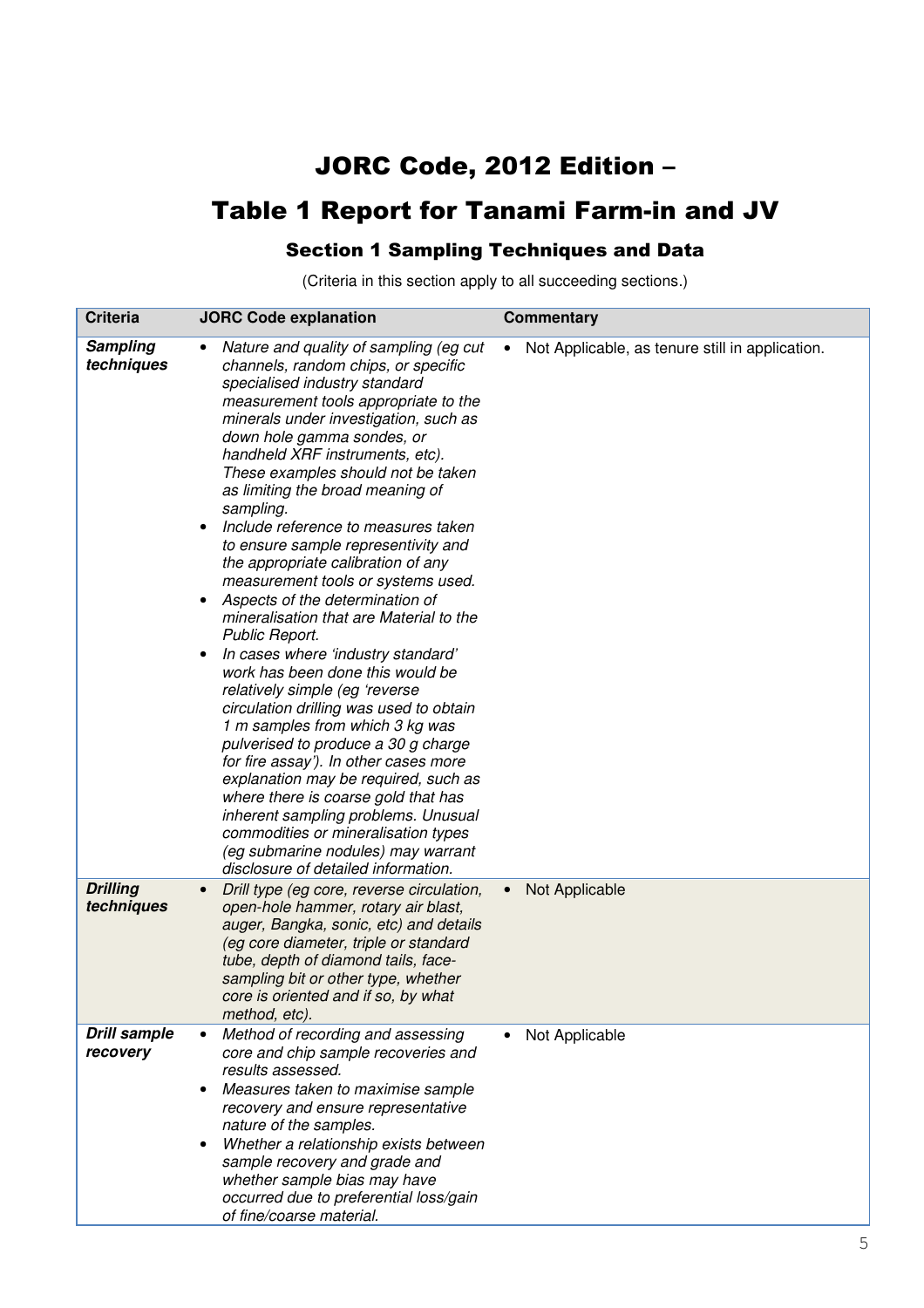| <b>Criteria</b>                                               | <b>JORC Code explanation</b>                                                                                                                                                                                                                                                                                                                                                                                                                                                                                                                                                                                                                                                                                       | <b>Commentary</b>           |
|---------------------------------------------------------------|--------------------------------------------------------------------------------------------------------------------------------------------------------------------------------------------------------------------------------------------------------------------------------------------------------------------------------------------------------------------------------------------------------------------------------------------------------------------------------------------------------------------------------------------------------------------------------------------------------------------------------------------------------------------------------------------------------------------|-----------------------------|
| Logging                                                       | Whether core and chip samples have<br>been geologically and geotechnically<br>logged to a level of detail to support<br>appropriate Mineral Resource<br>estimation, mining studies and<br>metallurgical studies.<br>Whether logging is qualitative or<br>$\bullet$<br>quantitative in nature. Core (or<br>costean, channel, etc) photography.<br>The total length and percentage of the<br>relevant intersections logged.                                                                                                                                                                                                                                                                                          | Not Applicable<br>$\bullet$ |
| Sub-<br>sampling<br>techniques<br>and sample<br>preparation   | If core, whether cut or sawn and<br>whether quarter, half or all core taken.<br>If non-core, whether riffled, tube<br>sampled, rotary split, etc and whether<br>sampled wet or dry.<br>For all sample types, the nature,<br>quality and appropriateness of the<br>sample preparation technique.<br>Quality control procedures adopted for<br>all sub-sampling stages to maximise<br>representivity of samples.<br>Measures taken to ensure that the<br>$\bullet$<br>sampling is representative of the in<br>situ material collected, including for<br>instance results for field<br>duplicate/second-half sampling.<br>Whether sample sizes are appropriate<br>to the grain size of the material being<br>sampled. | Not Applicable              |
| <b>Quality of</b><br>assay data<br>and<br>laboratory<br>tests | The nature, quality and<br>$\bullet$<br>appropriateness of the assaying and<br>laboratory procedures used and<br>whether the technique is considered<br>partial or total.<br>For geophysical tools, spectrometers,<br>handheld XRF instruments, etc, the<br>parameters used in determining the<br>analysis including instrument make<br>and model, reading times, calibrations<br>factors applied and their derivation,<br>etc.<br>Nature of quality control procedures<br>$\bullet$<br>adopted (eg standards, blanks,<br>duplicates, external laboratory checks)<br>and whether acceptable levels of<br>accuracy (ie lack of bias) and<br>precision have been established.                                        | Not Applicable<br>$\bullet$ |
| Verification<br>of sampling<br>and<br>assaying                | The verification of significant<br>$\bullet$<br>intersections by either independent or<br>alternative company personnel.<br>The use of twinned holes.<br>Documentation of primary data, data<br>entry procedures, data verification,<br>data storage (physical and electronic)<br>protocols.<br>Discuss any adjustment to assay data.                                                                                                                                                                                                                                                                                                                                                                              | Not Applicable              |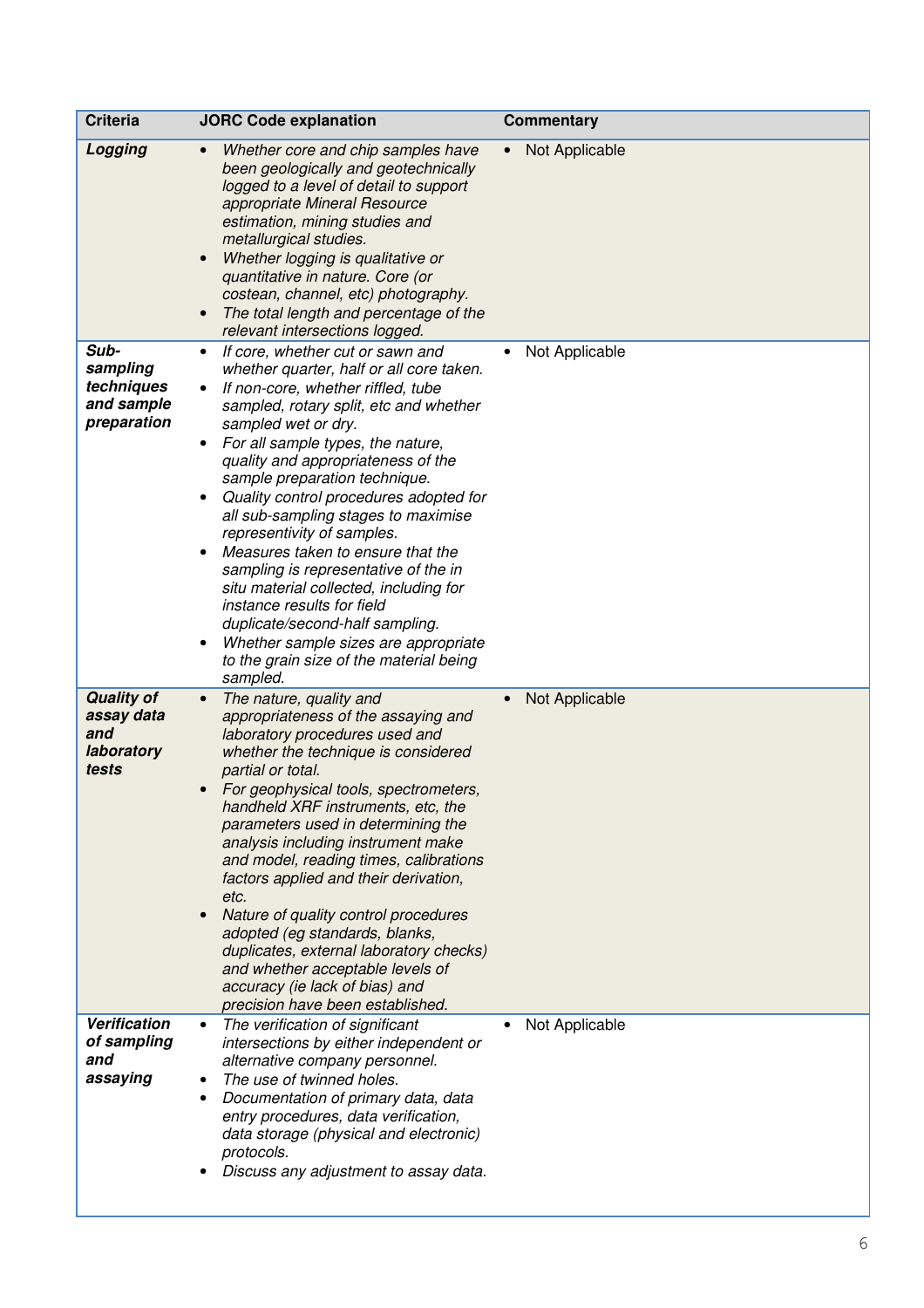| <b>Criteria</b>                                                            | <b>JORC Code explanation</b>                                                                                                                                                                                                                                                                                                                                                                        | <b>Commentary</b>           |
|----------------------------------------------------------------------------|-----------------------------------------------------------------------------------------------------------------------------------------------------------------------------------------------------------------------------------------------------------------------------------------------------------------------------------------------------------------------------------------------------|-----------------------------|
| <b>Location of</b><br>data points                                          | Accuracy and quality of surveys used<br>$\bullet$<br>to locate drill holes (collar and down-<br>hole surveys), trenches, mine<br>workings and other locations used in<br>Mineral Resource estimation.<br>Specification of the grid system used.<br>Quality and adequacy of topographic<br>control.                                                                                                  | Not Applicable<br>$\bullet$ |
| Data spacing<br>and<br>distribution                                        | Data spacing for reporting of<br>$\bullet$<br><b>Exploration Results.</b><br>Whether the data spacing and<br>distribution is sufficient to establish the<br>degree of geological and grade<br>continuity appropriate for the Mineral<br>Resource and Ore Reserve estimation<br>procedure(s) and classifications<br>applied.<br>Whether sample compositing has<br>been applied.                      | Not Applicable<br>$\bullet$ |
| <b>Orientation</b><br>of data in<br>relation to<br>geological<br>structure | Whether the orientation of sampling<br>achieves unbiased sampling of<br>possible structures and the extent to<br>which this is known, considering the<br>deposit type.<br>If the relationship between the drilling<br>orientation and the orientation of key<br>mineralised structures is considered to<br>have introduced a sampling bias, this<br>should be assessed and reported if<br>material. | Not Applicable              |
| <b>Sample</b><br>security                                                  | The measures taken to ensure sample<br>$\bullet$<br>security.                                                                                                                                                                                                                                                                                                                                       | Not Applicable              |
| <b>Audits or</b><br>reviews                                                | The results of any audits or reviews of<br>sampling techniques and data.                                                                                                                                                                                                                                                                                                                            | Not Applicable<br>$\bullet$ |

# Section 2 Reporting of Exploration Results

(Criteria listed in the preceding section also apply to this section.)

| <b>Criteria</b>                                         | <b>JORC Code explanation</b>                                                                                                                                                                                                                                                                                                                                                                                                                           | Commentary                                                                                                                                                                                                                                                                                                                                                                                                                                                                                                                                                                                                                                      |
|---------------------------------------------------------|--------------------------------------------------------------------------------------------------------------------------------------------------------------------------------------------------------------------------------------------------------------------------------------------------------------------------------------------------------------------------------------------------------------------------------------------------------|-------------------------------------------------------------------------------------------------------------------------------------------------------------------------------------------------------------------------------------------------------------------------------------------------------------------------------------------------------------------------------------------------------------------------------------------------------------------------------------------------------------------------------------------------------------------------------------------------------------------------------------------------|
| <b>Mineral</b><br>tenement<br>and land<br>tenure status | Type, reference name/number,<br>location and ownership including<br>agreements or material issues with<br>third parties such as joint ventures,<br>partnerships, overriding royalties,<br>native title interests, historical sites,<br>wilderness or national park and<br>environmental settings.<br>The security of the tenure held at the<br>time of reporting along with any known<br>impediments to obtaining a licence to<br>operate in the area. | The results reported in this report are based on<br>a compilation of regional datasets<br>encompassing the group of tenements listed in<br>Attachment 1. The exploration licences and<br>exploration licence applications are located on<br>pastoral lease or Aboriginal Freehold land as<br>annotated in Figure 1. Heritage surveys will be<br>completed prior to any ground disturbing<br>activities in accordance with the Company's<br>responsibilities under the Aboriginal Heritage<br>Act.<br>At this time the two granted ELs are in good<br>standing. There are no known impediments to<br>obtaining a licence to operate in the area. |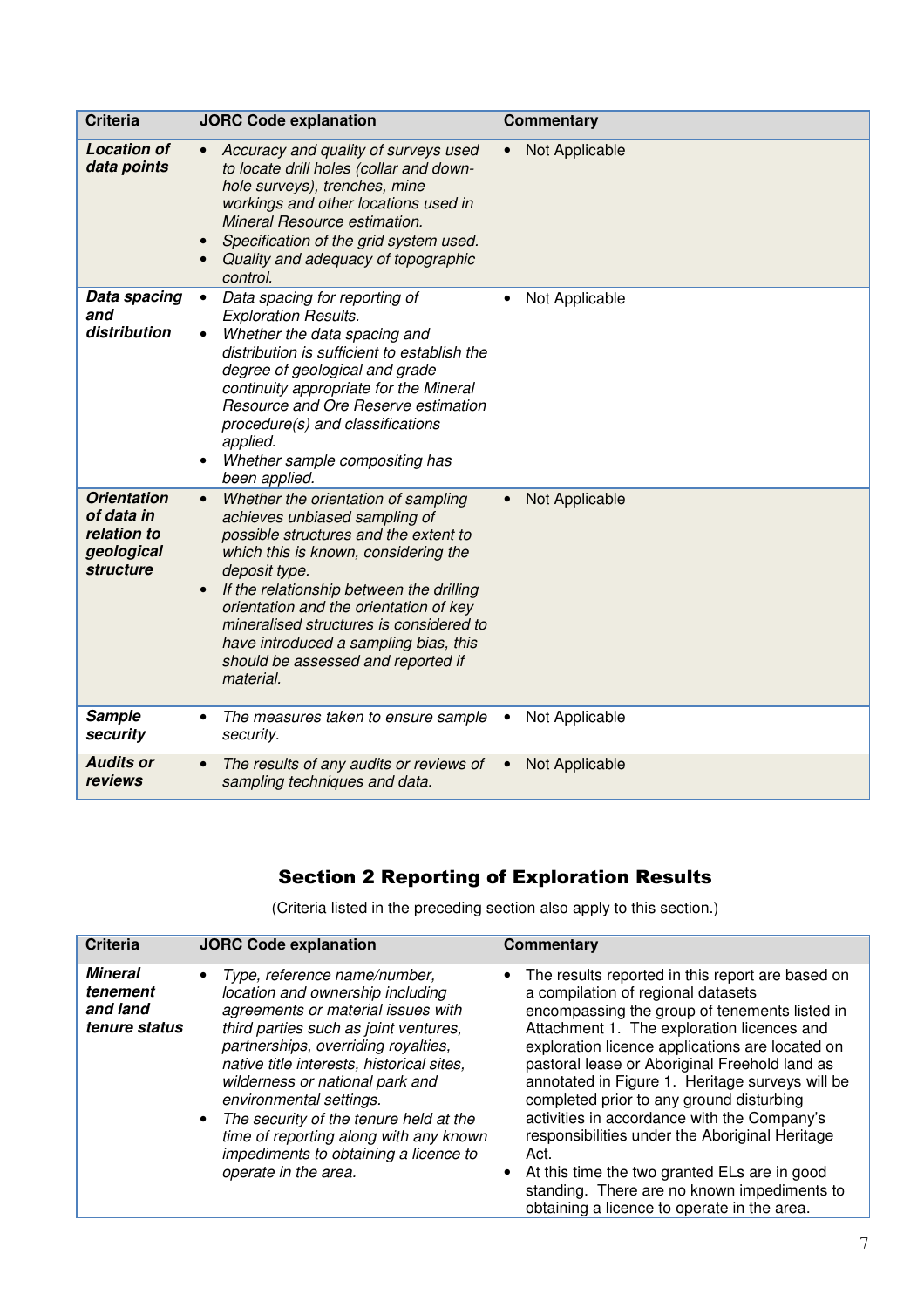| <b>Criteria</b>                                                                  | <b>JORC Code explanation</b>                                                                                                                                                                                                                                                                                                                                                                                                                                                                                                                                                                                                                                                                                                                                                                     | <b>Commentary</b>                                                                                                                                                                                                                                                                                                                                                                                                                                        |
|----------------------------------------------------------------------------------|--------------------------------------------------------------------------------------------------------------------------------------------------------------------------------------------------------------------------------------------------------------------------------------------------------------------------------------------------------------------------------------------------------------------------------------------------------------------------------------------------------------------------------------------------------------------------------------------------------------------------------------------------------------------------------------------------------------------------------------------------------------------------------------------------|----------------------------------------------------------------------------------------------------------------------------------------------------------------------------------------------------------------------------------------------------------------------------------------------------------------------------------------------------------------------------------------------------------------------------------------------------------|
| <b>Exploration</b><br>done by<br>other parties                                   | Acknowledgment and appraisal of<br>exploration by other parties.                                                                                                                                                                                                                                                                                                                                                                                                                                                                                                                                                                                                                                                                                                                                 | Exploration by other parties has been reviewed<br>and is used as a guide to Ramelius' exploration<br>activities. Previous parties have completed<br>shallow RAB, Aircore and RC drilling,<br>geophysical data collection and interpretation<br>over portions of the licences. No new<br>exploration results have been generated by<br>Tychean or Ramelius at this stage.                                                                                 |
| Geology                                                                          | Deposit type, geological setting and<br>style of mineralisation.                                                                                                                                                                                                                                                                                                                                                                                                                                                                                                                                                                                                                                                                                                                                 | The target mineralisation within the Tanami<br>Province is for orogenic structurally controlled<br>Proterozoic gold lode systems. The<br>mineralisation is believed controlled by a NNW<br>trending seismic sutures manifesting as shear<br>zones passing through the available land<br>package.                                                                                                                                                         |
| <b>Drill hole</b><br><b>Information</b>                                          | A summary of all information material<br>$\bullet$<br>to the understanding of the<br>exploration results including a<br>tabulation of the following information<br>for all Material drill holes:<br>easting and northing of the drill<br>$\circ$<br>hole collar<br>elevation or RL (Reduced Level -<br>$\circ$<br>elevation above sea level in<br>metres) of the drill hole collar<br>dip and azimuth of the hole<br>$\circ$<br>down hole length and interception<br>$\circ$<br>depth<br>o hole length.<br>If the exclusion of this information is<br>$\bullet$<br>justified on the basis that the<br>information is not Material and this<br>exclusion does not detract from the<br>understanding of the report, the<br><b>Competent Person should clearly</b><br>explain why this is the case. | Not Applicable - all available historical<br>$\bullet$<br>exploration data currently available on open file<br>that pertains to these tenements has been<br>reviewed and it is concluded the land package<br>has not been adequately explored or drill tested.<br>As the majority of the ground is still under<br>$\bullet$<br>application Tychean is negotiating land access<br>and compensation agreements with the<br>traditional owners of the land. |
| Data<br>aggregation<br>methods                                                   | In reporting Exploration Results,<br>weighting averaging techniques,<br>maximum and/or minimum grade<br>truncations (eg cutting of high grades)<br>and cut-off grades are usually Material<br>and should be stated.<br>Where aggregate intercepts<br>incorporate short lengths of high<br>grade results and longer lengths of<br>low grade results, the procedure used<br>for such aggregation should be stated<br>and some typical examples of such<br>aggregations should be shown in<br>detail.<br>The assumptions used for any<br>$\bullet$<br>reporting of metal equivalent values<br>should be clearly stated.                                                                                                                                                                             | Not Applicable<br>٠                                                                                                                                                                                                                                                                                                                                                                                                                                      |
| Relationship<br>between<br>mineralisatio<br>n widths and<br>intercept<br>lengths | These relationships are particularly<br>$\bullet$<br>important in the reporting of<br><b>Exploration Results.</b><br>If the geometry of the mineralisation<br>with respect to the drill hole angle is<br>known, its nature should be reported.<br>If it is not known and only the down                                                                                                                                                                                                                                                                                                                                                                                                                                                                                                           | Not Applicable                                                                                                                                                                                                                                                                                                                                                                                                                                           |